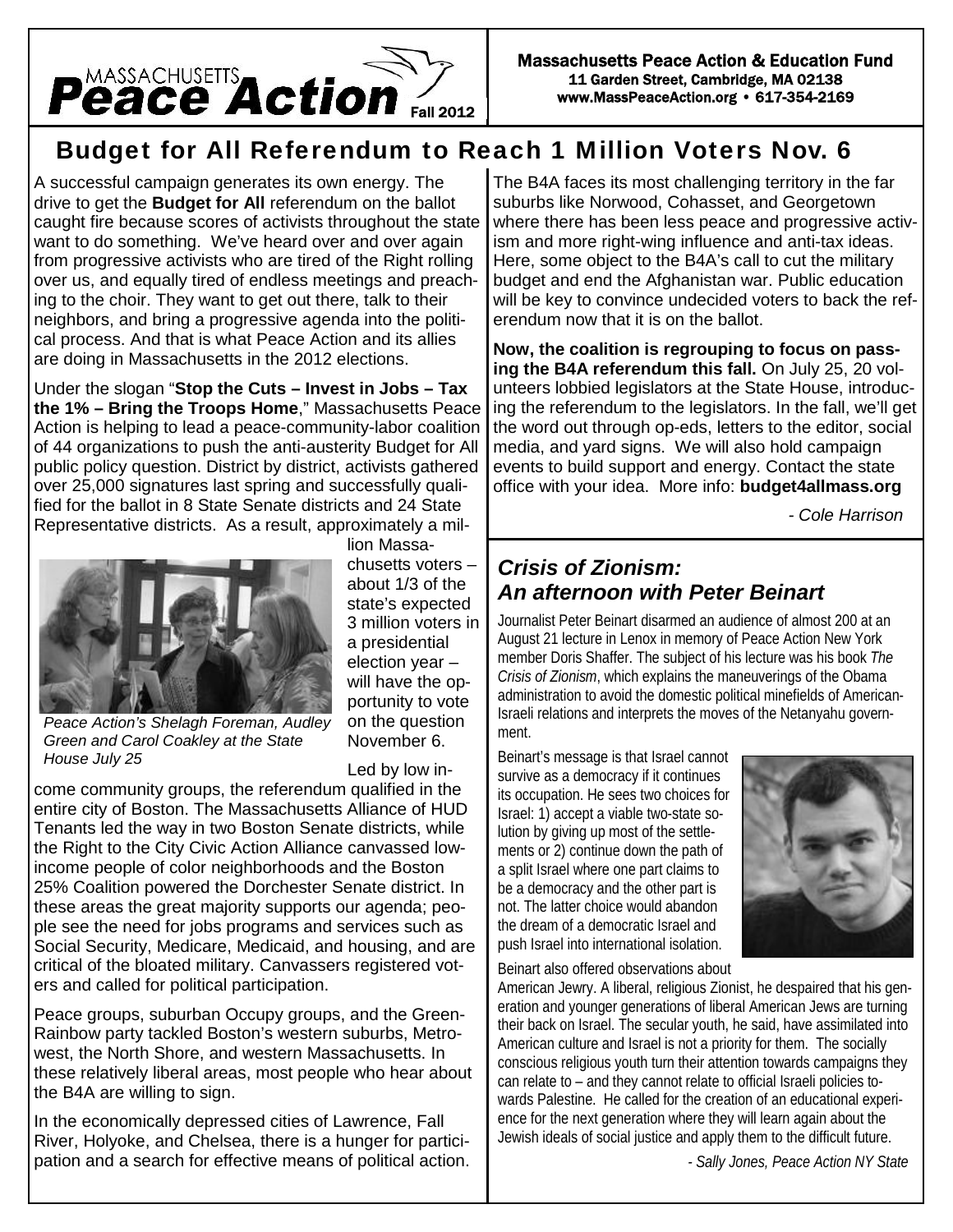## *Intern's Corner—Sara Katz*

# **Reflections on "Think Outside the Bomb"**



As a Peace Action intern this summer I learned a lot about international relations, especially war. As my final project, I decided to put together a youth outreach event to discuss both the history and the current state of nuclear weapons and their dangers. My initial goal in organizing the "Think Outside the Bomb" presentation was to reach out to my community's youth and to discuss with them the harsh realities of nuclear weapons.

Between 30 and 40 people (predominantly in the 19-to-22 age group), came together at the Needham Public Library on August 6th, 2012, the 67th anniversary of the United States' nuclear attack on Hiroshima, to reflect on the documentary *Countdown to Zero*. We questioned our nation's

policies regarding nuclear weapons: Does the United States really benefit from having close to two thousand nuclear warheads? Does our president give this issue the attention it deserves?

Just as I'd hoped, everyone was concerned about the future of nuclear weapons. Collectively, as a generation, we don't take war (and with that, nuclear war) seriously. Because all of the wars our country has fought in over a century have taken place on other continents, it has been easy for us to live our day-to-day lives entirely unaffected. No military draft has taken place during our lifetime. No one close to us has been forced to fight. Basically, for most of the people my age, war has been "out of sight, out of mind." I hoped that this event would change that mentality.

If my words alone didn't provide the necessary push to shift the mindset of the audience, *Countdown to Zero*, directed by Lucy Walker, sure did. Call me a sadist, but I was happy to see the horrified expressions on the faces of my audience – they got it. An obvious switch went off in so many minds, and it was clear that they understood the points I was trying to make, just listening to their post-viewing reflections.

In the future, I hope that some of the event's participants will be motivated to do something on their own, even if it isn't directly related to nuclear weapons or peace activism (though I hope it might be). Ultimately, I want these people to find something they're passionate about and act on it. Ideally, this event might have sparked an urge for at least one person to be active about something. I want to be proud that my peers and I were aware of the world around us, and involved in making it a better place. We are the future of this country and owe it to future generations to be active, passionate, driven individuals. I

## *Intern's Corner—Jerry Wang*



**Do We Need a \$5.8 billion Nuclear Bomb Factory?**

How do you build a \$16 trillion deficit? By building nuclear weapons facilities at \$5.8 billion a pop. The \$5.8 billion Chemistry and Metallurgy Research Replacement (CMRR) nuclear weapons facility at Los Alamos, New Mexico is a key piece in the Obama's administrations nuclear weapon modernization plan.

The CMRR is meant to allow the Los Alamos facility to increase the number of plutonium "pits" (the fissile core of a modern nuclear warhead) produced from the current 10-20 per year to 50-80 per year.

However, things are different this time. With the Budget Control Act looming, spending cuts are inevitable, and the CMRR is an obvious choice. According to Tom D'Agostino, the head of the National Nuclear Security Administration (NNSA), the CMRR is not needed for at least 5 years, if at all. D'Agostino further elaborated that NNSA can meet its needs with the existing facility, and even without funding the CMRR, NNSA's 2013 budget will have increased by 5% over 2012.

Developing more nuclear weapons technology will not make the United States any safer. General Keith Kerr stated that nuclear weapons programs are "ill-suited to combat 21st Century threats." The United States no longer faces the threat of a nuclear armed superpower. We cannot fight terrorists with nuclear weapons, and even against nations with fixed addresses, the United States has more than enough nuclear weapons to discourage any potential aggression. General James Cartwright, former commander of the United States' nuclear forces, said that the United States' nuclear deterrence could be guaranteed with a total arsenal of 900 nuclear weapons. The United States currently has about 5,000 nuclear weapons. There is no need for more. At a time when the United States should be pursuing reductions in an unnecessary nuclear weapons program, it makes little sense to expand our capacity to make new ones.

The United States criticizes North Korea and Iran for their real or alleged nuclear weapons programs, yet it is hypocritical of us to urge these nations not to build nuclear weapons when we are spending billions of dollars on modernizing and expanding our own nuclear weapons program.

When the Obama administration decided in February 2012 that the CMRR should be delayed for at least 5 years, I was delighted. However, Congress has been hesitant to comply with the Obama administration's request. Funds for the CMRR have been cut and then restored, and a final decision has yet to be made. Both Democrats and Republicans have said that the current deficit cannot be sustained, and postponing the CMRR is a good way to save \$5.8 billion. I hope that Congress has the good sense to see that the CMRR is an unnecessary investment in this time of budget austerity.

# **Fall 2012 Massachusetts Peace Action & Education Fund**

# Peace Action

is a nonprofit, nonpartisan grassroots organization building the sustained political power to foster a more just and peaceful U.S. foreign policy.

Our priority issues in 2012 are cutting the military budget to fund jobs, housing, health and the environment; ending the war in Afghanistan and preventing one with Iran; and abolishing nuclear weapons.

We are an affiliate of Peace Action, the nation's largest grassroots peace and justice organization. Our work is funded entirely by membership dues and donations from our members. Thank you for your support.

11 Garden Street Cambridge, MA 02138 617-354-2169 info@masspeaceaction.org www.masspeaceaction.org

## **MAPA Board of Directors**

Steven Brion-Meisels, Chair James A. Babson Carol Coakley Matthew Connolly Shelagh Foreman Angela Kelly John Maher Eva Moseley Guntram Mueller Prasannan Parthasarathi Pat Salomon Nancy Wrenn

### **Education Fund Board of Directors**

Ken Thomson, Chair Rosalie Anders Christie Dennis Shelagh Foreman Gary Goldstein Eva Moseley

## **Staff**

Shelagh Foreman, Program Cole Harrison, Communications Carol Coakley, Administration

### **Interns**

Sara Katz, Meredith Sharka, Alexandra Suarez, Michelle Surka, Jerry Wang. Ben Kasdan (Guest Newsletter Editor)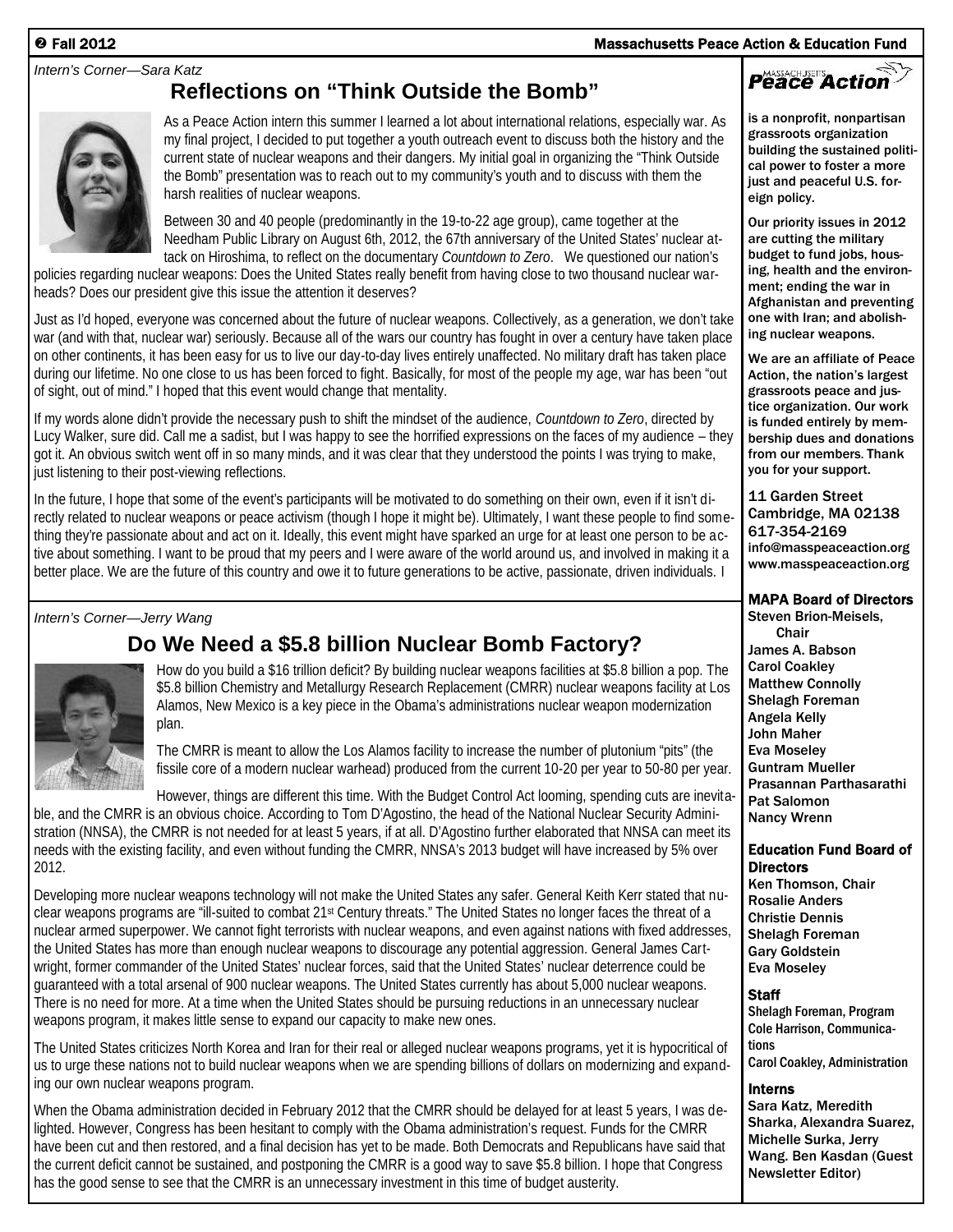# **Realities in Palestine: An Eye Witness Report**

## *by Pat Salomon, Julio Rodriguez, and Carol Huston*

Three Peace Action members from Monterey, MA returned recently from an eye-opening journey to Israel and the occupied Palestinian Territories. We went because of the troubling news coming from Gaza about collective punishment, because of images of a 300-mile wall of separation between Israelis and Palestinians, and because of our desire to understand the nature of the occupation of Palestinian lands, in place since the 1967 Arab-Israeli war.

We traveled with the Interfaith Peace Builders (IFPB, **www. ifpb.org**) and thirty other US delegates. We traveled mainly along the "Green Line," which is not green at all but dusty and rather desolate. The boundary between Israel and the West Bank created by the 1949 armistice agreements, the line is also used to differentiate between Israel and the territories captured during the 1967 war. While this boundary remains very real to the Palestinians, it is not the only division of land between Israelis and Palestinians. The sequence of maps at right shows that since 1967, continuous land confiscation east of the Green Line has markedly reduced the land remaining in Palestinian control. After confiscation by the military and by settlers, the remaining small and isolated parcels of land barely constitute a viable second state.

We visited UN offices and an NGO with expertise on refugee health, housing, and economic status. Six and one-half million Palestinians now live abroad, displaced by war or by systematic removal, as villages are demolished, land confiscated, families forced out of their ancient homes. 1.5 million Palestinians remain in the occupied territories. We learned about and saw crowded, impoverished refugee camps, with poor sanitation, sparse water, and weak infrastructures, more than 40 years after 1967.

We saw the new Israeli settlements strategically placed on hilltops, with trees, fountains, and swimming pools, towering above and surrounding the low lands where Palestinians have their farms, olive trees, and fields. And we saw the Wall, 26 feet high, often passing close to Palestinian homes, separating Palestinian farmers from their lands. The farmers have to walk many miles each day simply to get to their fields. As a result the lands often lie fallow.

We passed through the gates and channels that are called checkpoints. Palestinians in the West Bank must pass through these to enter what is now Israel proper or to pass between Palestinian administered areas within the West Bank. Each day adults and children must show identity cards, be questioned and searched by the military. Some people do this on a daily basis, some only for emergencies. For all, It is a degrading and sometimes dangerous restriction.

Much of life within the refugee camps and or in the traditional villages is shaped by Israel's policies on permits to make physical improvements in living conditions. In all of our travels **we never met one** Palestinian living near or be-

**Palestinian Loss of Land, 1947 to Present**

Palestinian Palestinian Palestini Land Land **ISRAEL ISRAEL ISRAEL ALESTINE UN** 1949 PLAN 2005 1947 1967 1947 yond the Green Line **who has ever been granted a permit**, no matter what the request or issue was. No cisterns for water collection. No wells can be dug. No buildings can

be renovated. No updates in electricity or plumbing. Essentially almost nothing can be improved or changed. The message seems clear. There is no future for Palestinians under Israeli control.

Every Palestinian family is affected by the occupation. In the name of Security, all Palestinians are suspect. They are subject to imprisonment as "administrative detention" for up to six months without charges. Nearly every Palestinian family has had members arrested. Every adult male that we spoke seriously with had spent some time in prison.

Lest you think the entire trip was negative, it is important to talk about the Palestinian families we met and their dreams for the future. They consistently speak of nonviolent solutions. They want the occupation and land confiscation to end and the return of their confiscated lands. They want to manage their own water, electricity, roads and schools. They are spurred on by support from the many Israeli citizens who are at their sides, defending Palestinian equality and human rights, and standing against expansions of the Wall.

Palestinians repeatedly asked us to urge Americans to question the use of US tax dollars, over \$3 billion annually, for Israel's military. They ask that we tie US investments in Israel/Palestine to progress in human rights and justice for Palestinians; to a fair share of land, water, education, and opportunity.

We know that some equate any criticism of Israel with anti- Semitism. But we saw with our own eyes the unacceptable results of more than forty years of occupation. We want to share our concerns with those who can envision other ways for Israel to protect itself. If you are interested in learning more about our experience, please contact us: *drpatsalomon@gmail.com.*